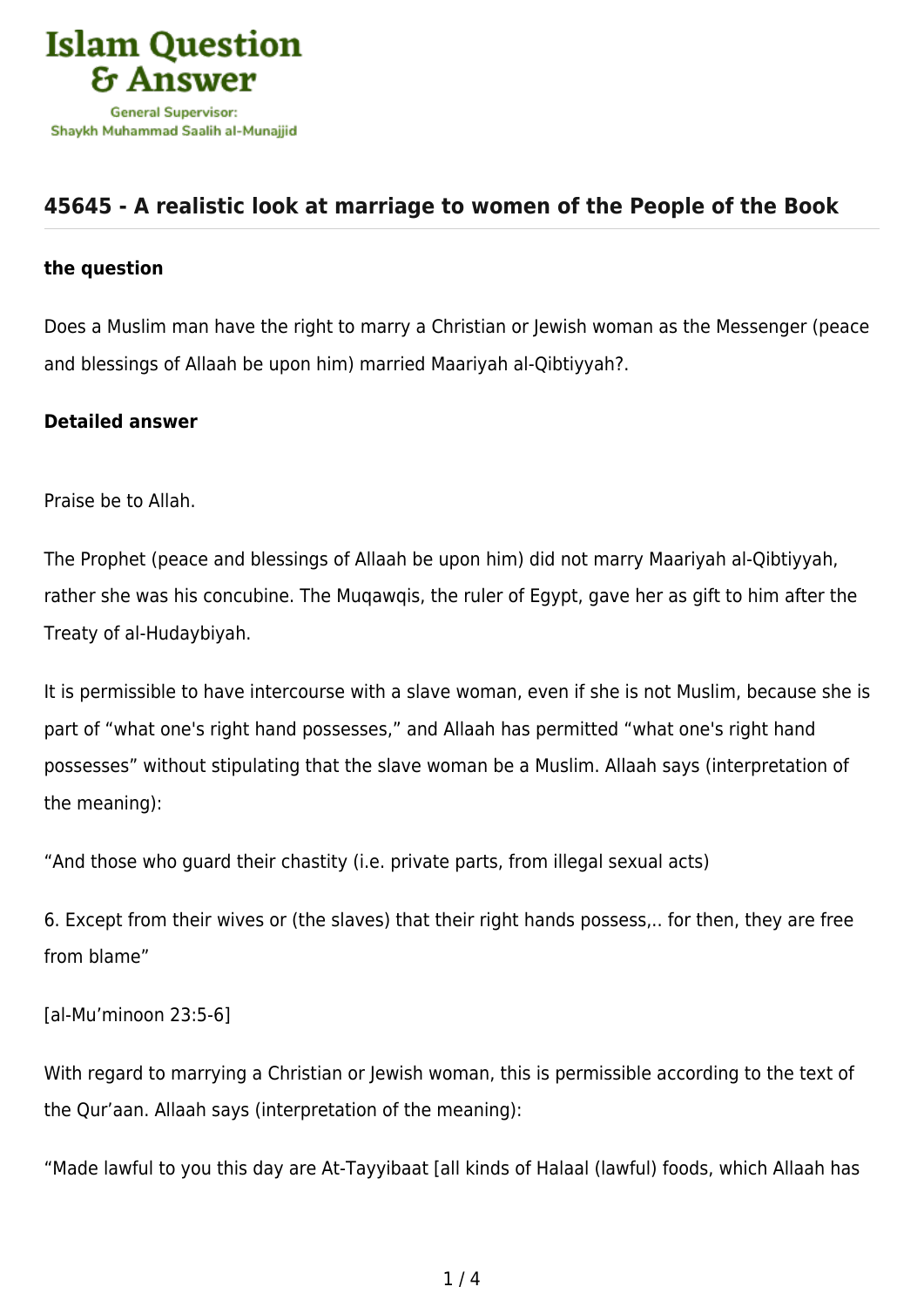

made lawful (meat of slaughtered eatable animals, milk products, fats, vegetables and fruits)]. The food (slaughtered cattle, eatable animals) of the people of the Scripture (Jews and Christians) is lawful to you and yours is lawful to them. (Lawful to you in marriage) are chaste women from the believers and chaste women from those who were given the Scripture (Jews and Christians) before your time when you have given their due Mahr (bridal-money given by the husband to his wife at the time of marriage), desiring chastity (i.e. taking them in legal wedlock) not committing illegal sexual intercourse, nor taking them as girlfriends"

[al-Maa'idah 5:5]

Ibn al-Qayyim said:

It is permissible to marry a woman from the People of the Book. Allaah says (interpretation of the meaning):

"(Lawful to you in marriage) are chaste [muhsan] women from the believers and chaste women from those who were given the Scripture (Jews and Christians) before your time"

## [al-Maa'idah 5:5]

Muhsan here means chaste; the same word is also used in Soorat al-Nisa' to describe married women, who are forbidden in marriage to anyone else. And it was said that the chaste women to whom marriage is permitted is free women, so slave women from the People of the Book are not permissible. However, the first view is the one which is correct, for several reasons…

The point is that Allaah has permitted us to marry chaste women from among the People of the Book, and the companions of the Prophet (peace and blessings of Allaah be upon him) did that. 'Uthmaan married a Christian woman, as did Talhah ibn 'Ubayd-Allaah; and Hudhayfah married a Jewish woman.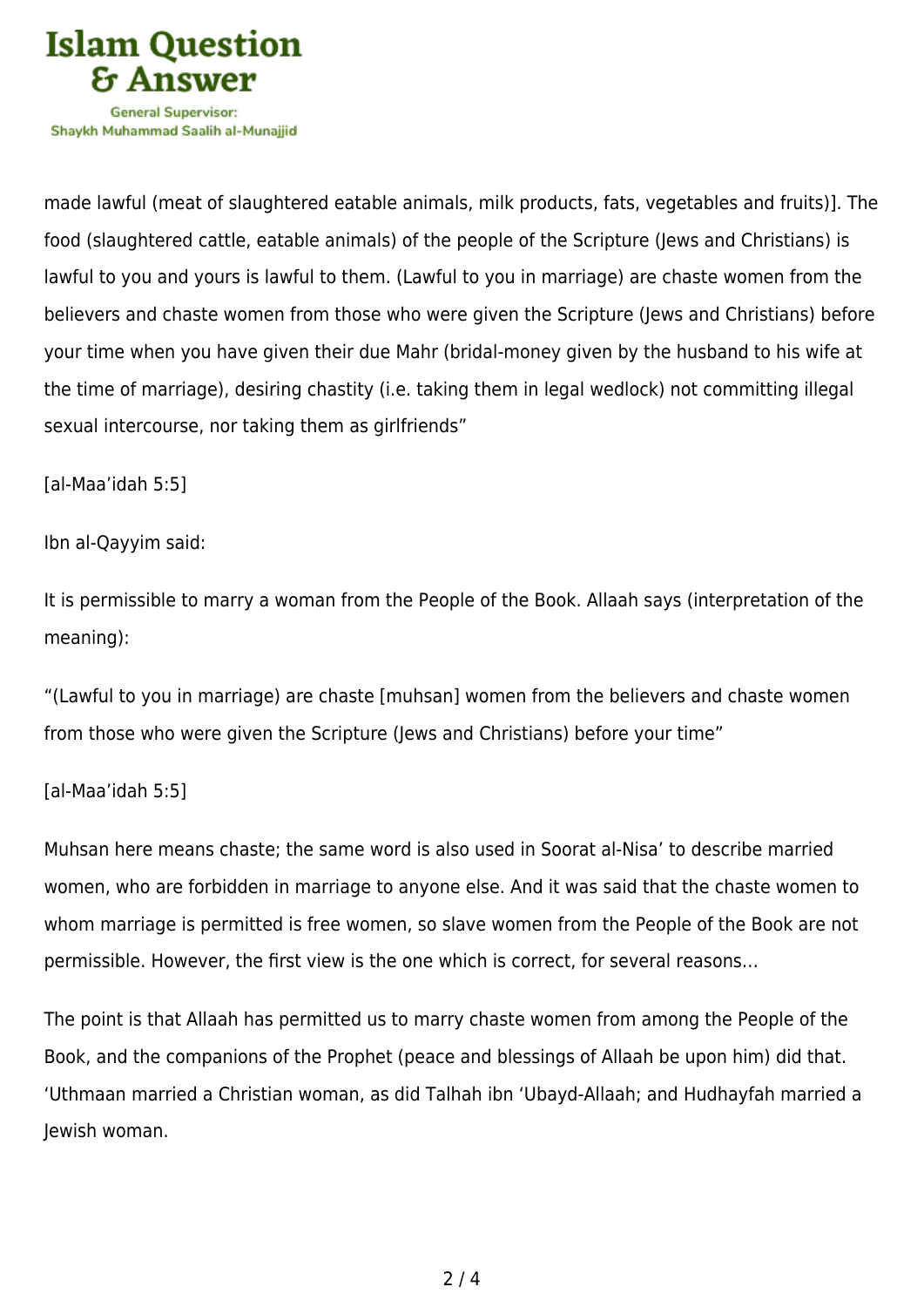

'Abd-Allaah ibn Ahmad said: I asked my father about a Muslim man who married a Christian or Jewish woman. He said: I do not like for him to do it, but if he does, then some of the companions of the Prophet (peace and blessings of Allaah be upon him) did that too.

Ahkaam Ahl al-Dhimmah, 2/794, 795.

Although we say that it is permissible, and we do not doubt that there is a clear text concerning that, nevertheless we do not think that a Muslim should marry a kitaabi woman (a woman of the people of the Book), for several reasons:

1 – One of the conditions of marriage to a kitaabi woman is that she should be chaste, but there are very few chaste women to be found in those environments.

2 – One of the conditions of marriage to a kitaabi woman is that the Muslim man should be in charge of the family. But what happens nowadays in that those who marry women from kaafir countries marry them under their laws, and there is a great deal of injustice in their systems. They do not recognize a Muslim's authority over his wife and children, and if the wife gets angry with her husband she will destroy his household and take the children away, with the support of the laws of her land and with the help of their embassies in most countries. It is no secret that the Muslim countries have no power to resist the pressure of those countries and their embassies.

3 – The Prophet (peace and blessings of Allaah be upon him) encouraged us to look for Muslim wives who are religiously committed. If a woman is Muslim but is not religiously committed and of good character, then the Muslim is not encouraged to marry her, because marriage is not simply the matter of physical enjoyment only, rather it is the matter of Allaah's rights and the spouse's rights, and preserving his household, his honour and his wealth, and bringing up his children. How can a man who marries a kitaabi woman be certain that his sons and daughters will be raised according to Islam when he is leaving them in the hands of this mother who does not believe in Allaah and associates others with Him?